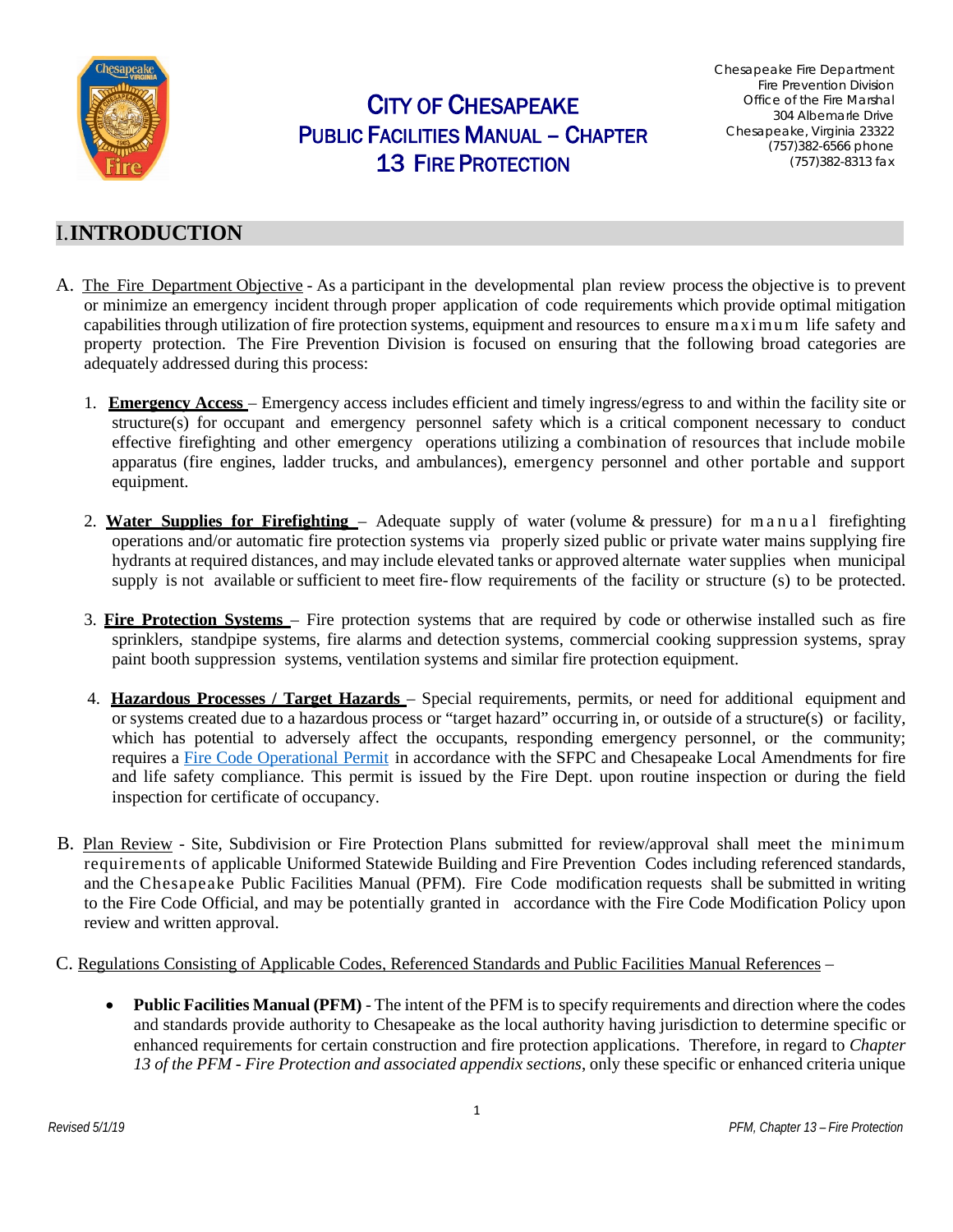to Chesapeake are identified in this document. Click on the following link for a comprehensive listing of the [City](http://www.cityofchesapeake.net/government/city-departments/departments/Department-of-Development-and-Permits/construction-engineering/pfm.htm)  [of Chesapeake PFM](http://www.cityofchesapeake.net/government/city-departments/departments/Department-of-Development-and-Permits/construction-engineering/pfm.htm) including Fire Protection related requirements. The VA Statewide Fire Prevention Code (SFPC) and referenced standards, Chesapeake local amendments and the PFM make up the comprehensive "fire protection requirements for Chesapeake".

#### **Utilize the following links to view other components of the fire protection requirements for Chesapeake:**

• **The International Code Council (ICC)** - Produces a series of codes including the Fire and Building Codes and referenced standards that are commonly referred to as the "I"- Codes. New versions are periodically adopted and amended by the Commonwealth of Virginia of which the current version is the 2015 edition. Click the following link<https://codes.iccsafe.org/public/collections/VA> for a comprehensive list that provides free, read-only access of which each code includes the VA amendments. These references can be purchased in various formats by contacting the ICC Store at 800-786-4452, or online at [www.iccsafe.org.](http://www.iccsafe.org/)

**Note**: *ICC Commentary publications of individual codes and particular sections are a resource which is recommended and utilized to assist the Fire Code Official with a broader understanding, clarification and interpretation of the intent of the requirement toward proper application of the code. The commentary publications are not offered as free, read-only access and require purchase.*

- **Virginia amendments to the Building and Fire Codes** Stand-alone Virginia amendments to these and other codes can be obtained or viewed on-line at the VA Dept. of Housing and Community Development (DHCD) web sites at the following link. <https://www.dhcd.virginia.gov/building-and-fire-regulations-archives>
- **Chesapeake Local Amendments to the Fire Code** Chesapeake local amendments may be obtained online at the City of Chesapeake web-site at: [Chesapeake Local SFPC Amendments](http://www.cityofchesapeake.net/AssetFactory.aspx?did=15345)
- **Referenced Standards** Referenced Standards as listed in each specific I-Code are recognized industry standards such as National Fire Protection Association (NFPA), Underwriters Laboratory (UL), American Society of Mechanical Engineers (ASME), American Society for Testing and Materials (ASTM), US Department of Transportation (DOTn), and American Petroleum Institute (API), to name a few. For a listing in Chapter 80 of the Fire Code click the following link <https://codes.iccsafe.org/content/document/1360/14588666>.
- **National Fire Protection Association (NFPA)** NFPA as a leader in the industry produces numerous fire and life safety standards which are referenced in the various I-Codes. These standards can also be viewed as free, read-only access by creating a profile to include a user name and password at [https://www.nfpa.org/Codes-and-](https://www.nfpa.org/Codes-and-Standards/All-Codes-and-Standards/Free-access)[Standards/All-Codes-and-Standards/Free-access,](https://www.nfpa.org/Codes-and-Standards/All-Codes-and-Standards/Free-access) or purchased in various formats at<https://www.nfpa.org/>or by contacting 800-344-3555.

## II.**OCCUPANCY USE GROUP**

- A. The primary basis for life safety and property protection requirements as set forth in this document and at the core of all plan reviews conducted by the Fire Department are driven by the type of occupancy or "Use Group" of a structure(s) as listed below, or portions thereof, as defined by the Virginia Building and Fire Codes. However, other factors such as the processes occurring inside or outside of structures within the site, structural components including height, type of construction and fire protection systems and appurtenances affect site layout and design. Click link for detailed description: [https://codes.iccsafe.org/content/document/1346/14175435.](https://codes.iccsafe.org/content/document/1346/14175435)
	- 1. Assembly: Groups A-1, A-2, A-3, A-4 and A-5. 6. Institutional: Groups I-1, I-2, I-3 and I-4
	-
	-
	- 4. Factory and Industrial: Groups F-1 and F-2 9. Storage: Groups S-1 and S-2
- - 2. Business: Group B 7. Mercantile: Group M
	- 3. Educational: Group E 8. Residential: Groups R-1, R-2, R-3, R-4 and R-5
		-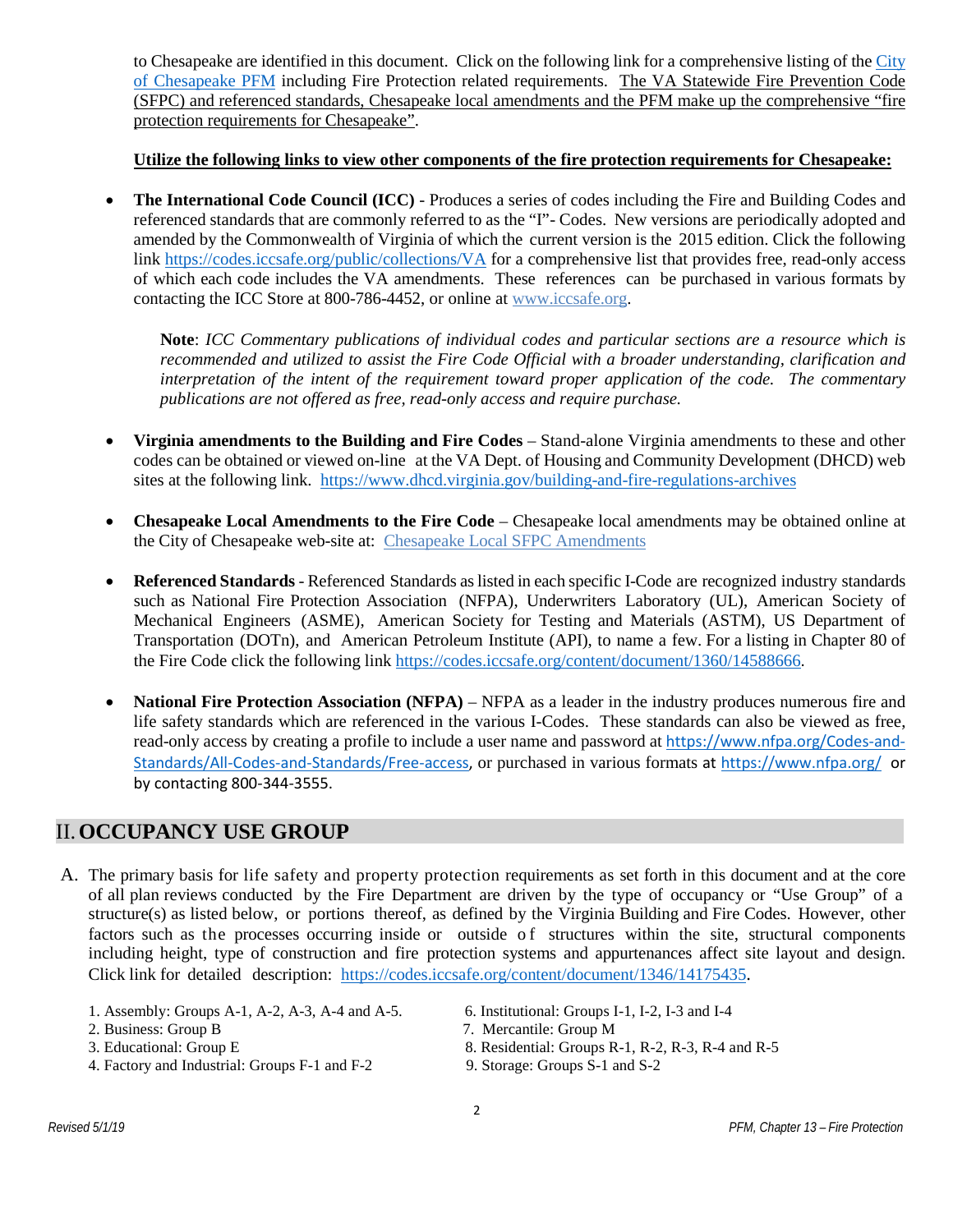## III. **FIRE SERVICE AND PROTECTION FEATURES**

### A. **EMERGENCY ACCESS**

For standard code requirements see links to the 2015 [VA Statewide Fire Prevention Code,](https://codes.iccsafe.org/content/VFC2015SUP) and specifically Chapter 5 - [Fire Service Features](https://codes.iccsafe.org/content/document/1360/14573891) and Appendix D - [Fire Apparatus Access Roads.](https://codes.iccsafe.org/content/document/1360/14589048) In addition, the following shall apply:

**Note**: In regard to **Section (IFC) D103.6.2, Roads more than 26 feet in width**. "Fire apparatus access roads more than 26 feet wide (7925 mm) to 32 feet wide (9754 mm) shall be posted, when directed by the fire code official, on one side of the road as a fire lane." Generally, since fire apparatus access roads 30 feet or more can usually accommodate on-street parking and still provide adequate emergency access width which coincides with Development and Permits, PFM criteria; this section has been modified and shall not require fire lane posting on either side, however, is subject to individual access evaluation and approval by the fire code official.

- 1. **Fire Lanes**. Fire lanes required by the Fire Official for emergency access purposes shall be marked in accordance with [PFM, Appendix 19.](http://www.cityofchesapeake.net/Assets/documents/departments/development_permits/pfm/volumei/appendices/19-FireLanePainting$!26Signs.pdf) Fire lanes may be required for numerous emergency access scenarios where parking or other obstructions may inhibit emergency access on public or private fire apparatus access roads as defined by the Fire Code, such as streets or alleys within a residential subdivision, drive aisles within a site, access points to a site, locked security gates or other concerns deemed necessary to facilitate ingress and egress for fire apparatus, personnel and equipment for effective and efficient fire and life safety emergency operations.
- 2. **Water Access**. An all-weather surface providing a minimum 12 foot width, shall be required for emergency access by fire apparatus to all significant bodies of water that present potential water rescue or recovery operations as determined by the Fire Code O fficial. Significant bodies of water may include BMP retention/detention, lakes, borrow pits, ponds or rivers whether public or private. Click on the following links for details: [PFM Volume I, Chapter 5, Sect 5.6 -](http://www.cityofchesapeake.net/Assets/documents/departments/development_permits/pfm/volumei/chapters/05-Stormwater-Management-and-Drainage-Design.pdf) [Easements, Letter H -](http://www.cityofchesapeake.net/Assets/documents/departments/development_permits/pfm/volumei/chapters/05-Stormwater-Management-and-Drainage-Design.pdf) Detention Facilities and [PFM, Volume II -](http://www.cityofchesapeake.net/Assets/documents/departments/development_permits/pfm/volumeii/miscellaneous/miscellaneous7+-Lake+Access+Easement+and+Access+Signs+1-LAE.pdf) Misc. - Lake Access.
- 3. **Security gates, Key boxes or Padlocks**. Where security gates are installed and locked, or where access to or within a structure or an area is restricted because of secured openings or where immediate access is necessary for life-saving or fire-fighting purposes, an approved means of emergency access in accordance with the SFPC and Appendix D, and the PFM shall be provided and maintained. A specific Chesapeake Fire Department approved key box or padlock shall also be required, obtained by the property owner or agent and installed and maintained in an accessible location, and the gate detail shall meet fire code and city standards as follows:
	- a. The authorized key box vendor approved by the Chesapeake Fire Department is Knox Corporation, and requires either a pre-authorization form from the Chesapeake Fire Department prior to purchase, or can be ordered on-line at [www.knoxbox.com](http://www.knoxbox.com/) by selecting "Products/Place Order" and enter the appropriate Chesapeake zip code or " Chesapeake" in the Department field and " Virginia" in the State field then follow the prompts to order or obtain information.
	- b. Key box or padlock access is limited to only Chesapeake Fire Department emergency personnel for emergency access purposes only and not by other jurisdictions. The department-wide Knox key system for Chesapeake is securely locked on each response unit and monitored for access to and replacement of the Knox key whereby each authorized emergency personnel has a unique "pin" for entry and tracking purposes and such emergency access is tied to a specific incident number. Owners of buildings or facilities may at their own expense, incorporate monitoring of the key box so they are notified when the box is opened.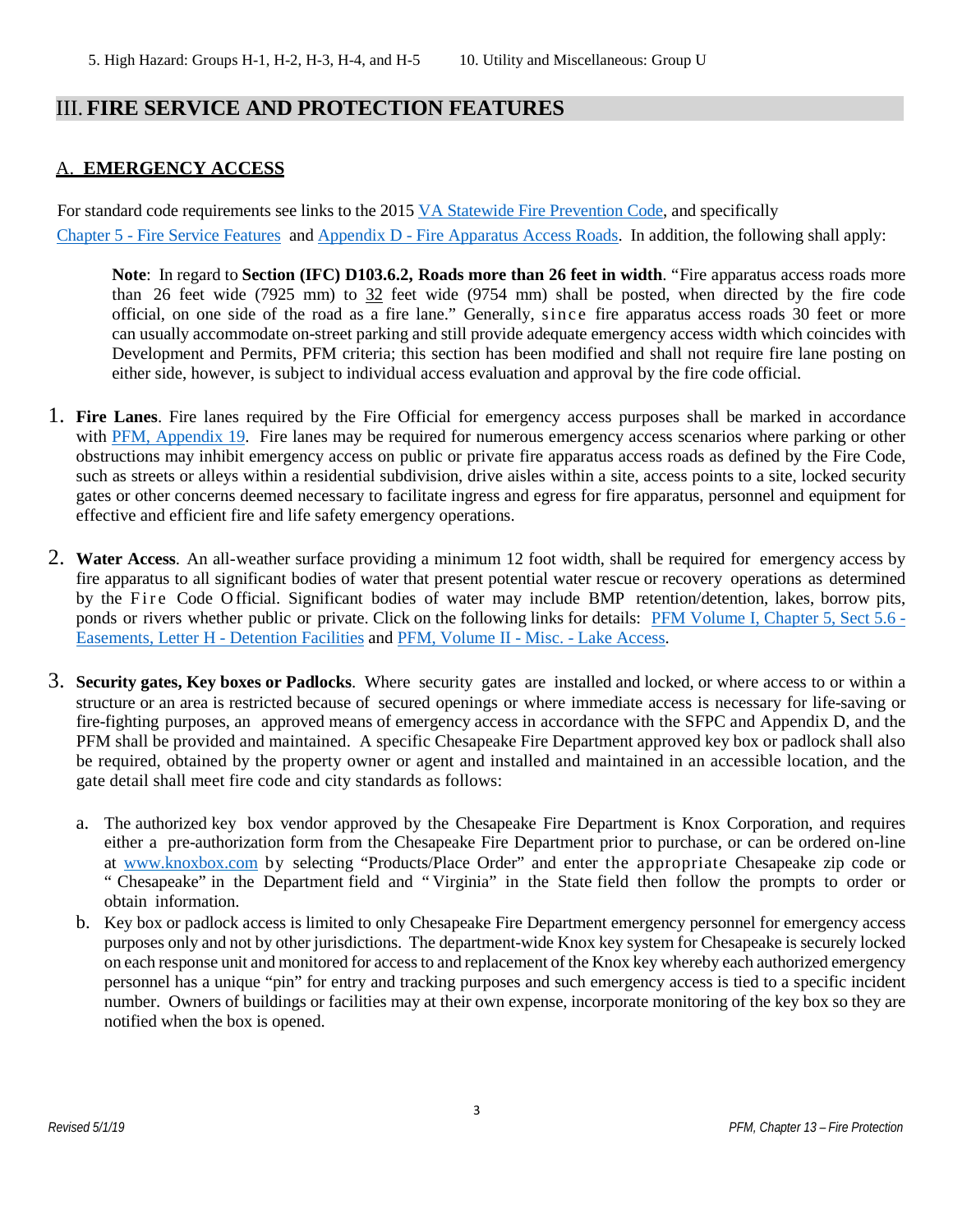- c. The key box shall contain keys or otherwise appropriate means such as an access control card or entry code to gain access as required by the Fire Code Official. The key box shall be mounted no less than 5 feet and no more than 6 feet above grade, and shall be visibly located as close as possible to the required point of entry without obstruction. Where gates with hasps are provided and Knox padlocks are authorized by the Fire Code Official, they shall readily accommodate Knox padlocks.
- d. At a minimum, key boxes shall be required on all structures where sprinkler systems (including access to sprinkler equipment rooms) and/or fire alarms are required or installed, and where access to fire apparatus access roads leading to front or rear exterior portions of a structure or facility are restricted by gated/fenced and secure compound.
- e. Typical gate detail shall be in accordance with PFM Vol. II Misc. [EGA-1 Emergency Gate Access](http://www.cityofchesapeake.net/Assets/documents/departments/development_permits/pfm/volumeii/miscellaneous/ega-a.pdf) and shall be copied and pasted to the site or subdivision plan. Gate variations shall be submitted and approved by the fire code official.

### B. **WATER SUPPLIES FOR FIREFIGHTING**

For standard code requirements see links to the 2015 [VA Statewide Fire Prevention Code](https://codes.iccsafe.org/content/VFC2015SUP)**,** and specifically Chapter 5 - [Fire Service Features](https://codes.iccsafe.org/content/document/1360/14573891) and Appendix B - [Fire-flow for Buildings.](https://codes.iccsafe.org/content/document/1360/14588727) In addition, the following shall apply:

- 1. **Type of water supply**. A municipal water supply is the required water supply if it is available. The water supply shall consist of reservoirs, pressure tanks, elevated tanks, water mains or other fixed systems capable of providing the required water demand for fire protection in accordance with [PFM Appendix 18-A.](http://www.cityofchesapeake.net/Asset14620.aspx) A good water supply consists of an adequate source of water, a distribution system, and proper pressure for delivery. If the water source is deemed not reliable by the fire code official, it will not be considered as an acceptable water supply. Water data calculations must be provided to substantiate the volume, pressure and duration of flow requirements for the water source considered.
- 2. **Private fire service mains**. Private fire service mains and appurtenances shall be installed in accordance with NFPA 24 and maintained in accordance with NFPA 25 and the SFPC. Appurtenances such as fire dept. connections (FDC), fire hydrants and post indicator valves (PIV) shall be located remotely (no wall mounts) at least 40 feet off a building and out of the potential collapse (hazard) zone of any structure for emergency personnel safety. PIV's are required by the fire code official that serve to provide above ground notification to responding emergency personnel that water service is operational to fire suppression systems serving a particular facility or structure. These valves are required to be locked in the open position, and to be monitored for tamper in accordance with Section 903.4 of the SFPC. PIV's should be placed up stream of the FDC and should never control the flow of water through the FDC intended to directly augment the sprinkler system supply by the fire department pumper.

**Exception**: When the 40 ft. distance required for the PIV is not feasible as determined by the Fire Code Official, the PIV may be permitted to be closer than 40 ft. to the structure at the discretion of the Fire Code Official when the PIV is both electronically supervised by the fire alarm system via a tamper switch and locked in the open position.

- 3. **Fire-flow**. Fire-flow requirements, which are synonymous with "water demand for fire protection", for buildings or portions of buildings and facilities shall be determined by an approved method. Fire-flow demand shall be provided in accordance wit[h PFM Appendix 18-A](http://www.cityofchesapeake.net/Asset14620.aspx) which utilizes (IFC) Appendix B as adopted by Chesapeake. The fire protection water demand worksheet must be completed and submitted for approval for each project. See NFPA 13, 13-R or 13-D for automatic fire suppression system hydraulic calculations.
	- a. **Water supply flow test**. Water supply flow tests shall be obtained and documentation provided prior to final approval and acceptance of the water supply system by the Fire Department. Acceptable available water supply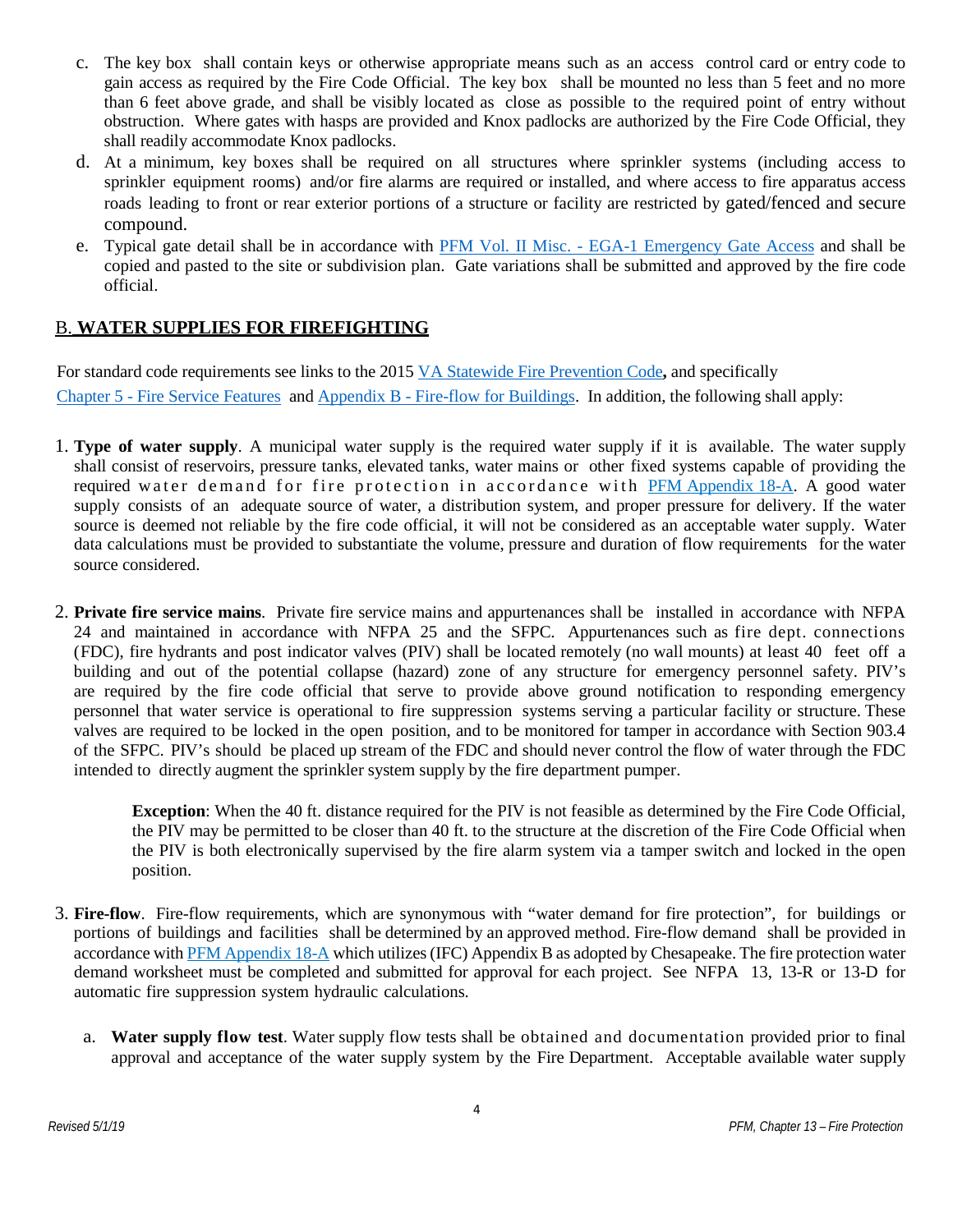shall be deemed to mean "current flow data" within the past 6 (six) months of the date of project submittal to include documentation as provided by the City of Chesapeake Department of Utilities (757-382-6352) for public mains, and certified third party flow testing and documentation for private mains. When making requests for water flow data, it shall be the responsibility of the site engineer or fire protection engineer to request current flows as defined here to reflect present water flow conditions to ensure the reliability and functionality of fire hydrants and fire protection systems.

- 4. **Fire hydrant systems**. There are two criteria for fire hydrant locations that apply. The first pertains to distance from a hydrant to the most remote part of a structure to be protected. The second pertains to the number of hydrants required and the spacing from one hydrant to the next located along a fire apparatus access road based on the fire-flow of a structure(s) which is addressed in [Appendix C](https://codes.iccsafe.org/content/document/1360/14588977) of the IFC as adopted by Chesapeake, utilizing table C102.1.
	- a. Where required. Where a portion of the facility or building hereafter constructed is more than 400 feet (122 m) from a hydrant on a fire apparatus access road, as measured by an approved route capable of supporting firefighting apparatus without obstructions around the exterior of the facility or building, additional public or on-site private fire hydrants and mains shall be provided where required by the fire code official. A fire hydrant shall be required to be located within 50 feet of all FDC's and on the same side of the fire apparatus access road so that when hose connections are made the road is not blocked from other emergency apparatus travel and operations. Firefighters shall not have to hand lay more than 400 feet (122 m) of hose to reach all portions of the exterior grade level of the building. Each hydrant must be accessible to fire apparatus and shall face the proper direction towards the fire apparatus access road where apparatus must position to facilitate ease of connection. The 400-foot (122 m) distance must be measured from the hydrant(s) to all portions of the exterior at ground level. Fire hydrant distances are measured from where the fire apparatus must position and make hose connections and hose lays along an unobstructed route to the furthest portion of a structure(s).

Exceptions:

1. For Group R-3, R-5 and Group U occupancies, the distance requirement shall be 600 feet (183 m).

2. For buildings equipped throughout with an approved automatic sprinkler system installed in accordance with Section 903.3.1.1 or 903.3.1.2 of the SFPC, the distance requirement shall be 600 feet (183 m).

- b. This requirement is not intended to prevent the development of rural areas when municipal fire hydrants are not available as long as the fire code official has approved an alternate water supply in accordance with [PFM Appendix 18-E](http://www.cityofchesapeake.net/Assets/documents/departments/development_permits/pfm/volumei/appendices/18-E-Drafting+Basin.pdf) and NFPA 1142, as referenced. An example of an alternate water supply could be a dry hydrant via a "drafting basin" as referenced in PFM, Appendix 18-E drawing water supply from a water source deemed reliable by the fire code official utilizing calculations provided by the site or fire protection engineer, such as but not limited to, a retention pond, river or lake, storage tanks of sufficient volume, or other such system(s) that is approved by the fire code official. Standard dry fire hydrants as referenced in NFPA 1142 in non-municipal water service areas of the city have been found to be problematic and discouraged in lieu of water shuttling operations in combination with potential monitored fire detection or other compensating fire protection systems and/or water supply options as specifically approved by the fire code official upon evaluation of proposed residential and commercial subdivisions and sites.
- c. **Private Fire Hydrants** Private fire hydrants must be designed to provide the minimum fire-flow demand as determined in accordance with [PFM Appendix 18-A](http://www.cityofchesapeake.net/Asset14620.aspx)[.](http://www.cityofchesapeake.net/Asset14624.aspx) New and existing private fire hydrants must be inspected, maintained and flow-tested annually in accordance with NFPA 25 and NFPA 291 utilizing [PFM Appendix](http://www.cityofchesapeake.net/Assets/forms/departments/development_permits/PFM/18-C+Private+Fire+Hydrant+-+Inspection+Report.pdf) 18- [C](http://www.cityofchesapeake.net/Assets/forms/departments/development_permits/PFM/18-C+Private+Fire+Hydrant+-+Inspection+Report.pdf) documentation to be submitted to the fire code official. New private fire hydrant installations must also be flowtested as part of acceptance approval and are also required to be identified as such by painting the barrel Rust-Oleum brand Regal Red #7765 (Chesapeake public fire hydrant barrels are painted chrome silver). The bonnets of both public and private fire hydrants shall also be painted the appropriate color in accordance with NFPA 291 representing GPM flow per [PFM Appendix 18-B](http://www.cityofchesapeake.net/Assets/documents/departments/development_permits/pfm/volumei/appendices/18-B-PrivateFireHydrant-Maintenance$!26ColorCoding.pdf) using specific Rust-Oleum brand colors.

| <b>Class C</b>  | Less than 500 GPM | <b>Red</b>        |
|-----------------|-------------------|-------------------|
| <b>Class B</b>  | 500-999 GPM       | <b>Orange</b>     |
| <b>Class A</b>  | 1000-1499 GPM     | <b>Green</b>      |
| <b>Class AA</b> | 1500 GPM & above  | <b>Light Blue</b> |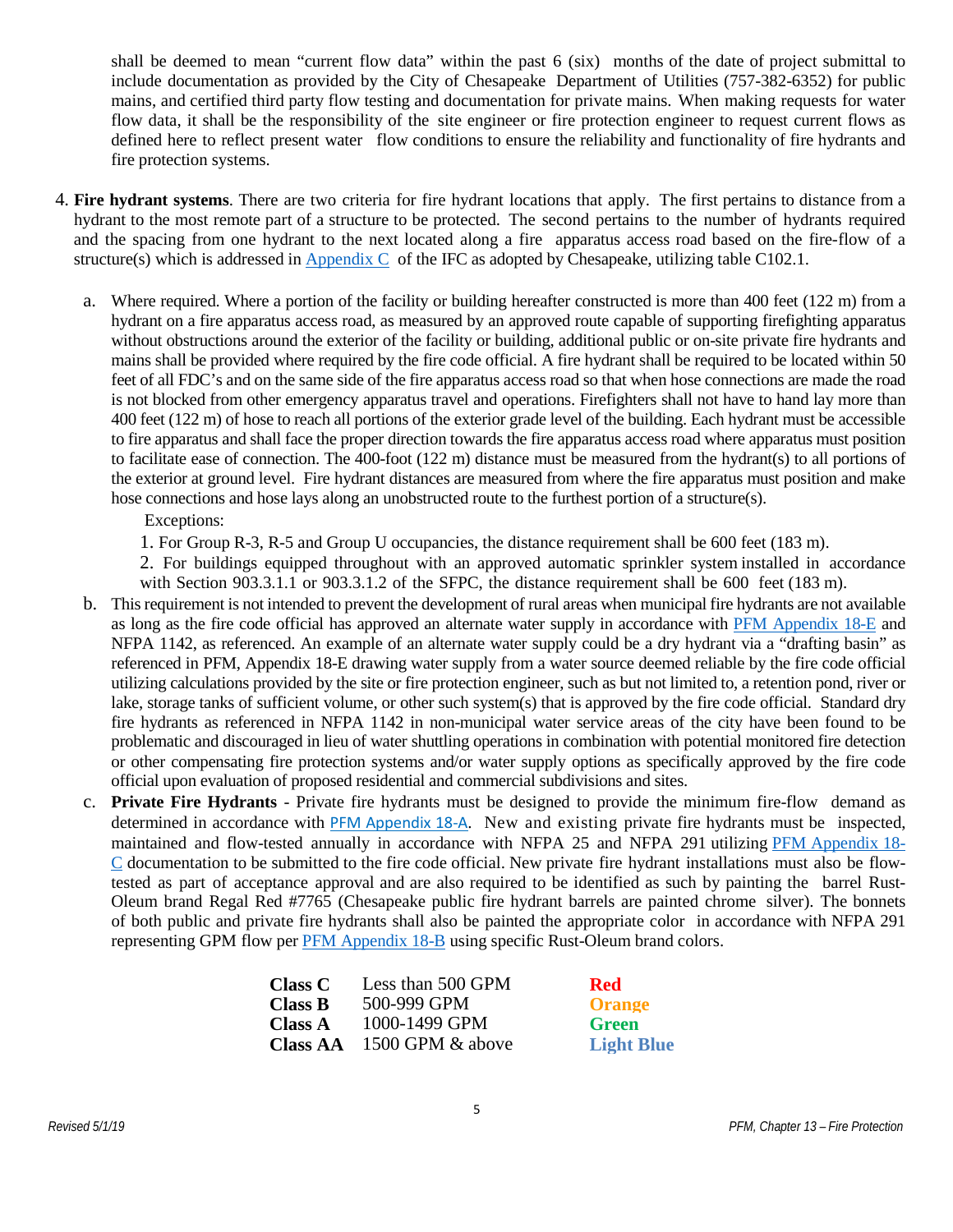### C.**FIRE PROTECTION SYSTEMS**

For standard code requirements see links to the 2015 [VA Statewide Fire Prevention Code](https://codes.iccsafe.org/content/VFC2015SUP)**,** and specifically Chapter 9 - [Fire Protection Systems.](https://codes.iccsafe.org/content/document/1360/14574987) In addition, the following shall apply:

- 1. **General –** The installation, inspection, testing, operation and maintenance of all fire protection systems shall be in accordance with th[e VA Statewide Fire Prevention Code, Chapter 9](https://codes.iccsafe.org/content/document/1360/14574987) (SFPC) including referenced standards.
	- a. **Construction documents**. The building and fire code officials shall require construction documents and calculations for all fire protection and hazardous materials dispensing or storage systems (hazmat system) and to require permits be issued prior to the installation, rehabilitation or modification of any fire protection system, including all fire main piping and appurtenances from the private side of the water meter throughout the private site regarding fire protection or for any hazmat system. One set of complete and legible plans shall be submitted by uploading to Accela (eBuild) per the on-line permit process below or delivered directly to Fire Prevention if by paper per below, by a properly licensed contractor (holding current licenses in VA and Chesapeake) for review and approval that shall include pertinent calculations, manufacturer "cut sheets", drawings and a completed Fire Permit [Application.](http://www.cityofchesapeake.net/AssetFactory.aspx?did=14432) A Fire Department plan review fee will be charged in accordance with the following schedule. [Fire Protection Plan Review Fee](http://www.cityofchesapeake.net/AssetFactory.aspx?did=15357)

For faster and more efficient submittal, review and approval completed review packages should be submitted on-line using the following informational link: [On-line permit process](https://aca3.accela.com/Chesapeake/) . However, completed review packages can still be submitted directly to Fire Prevention at 304 Albemarle Drive, Chesapeake, VA 23322, tel. 757-382-6566, fax. 757-382-8313.

#### **Plan Review Time Table:**

| New fire alarm or sprinkler systems             | 30 days from date of submittal |  |
|-------------------------------------------------|--------------------------------|--|
| Alteration/addition to existing sprinkler/alarm |                                |  |
| systems & all other types of system reviews     | 14 days from date of submittal |  |

Upon approval of the plans by Fire Prevention, the Fire permit can be obtained from the Department of Development and Permits at which time a permit fee is collected. Upon completion of the system installation and with 2 business days advanced notification to 757-382-CITY or requesting an inspection on-line via the following link [Request an Inspection,](https://aca3.accela.com/Chesapeake/) system inspection/testing will be conducted by a Fire Inspector for final system acceptance/approval.

b. **Installation acceptance testing**. Fire detection and alarm systems, fire-extinguishing systems, fire hydrant systems, fire standpipe systems, fire pump systems, private fire service main and all other fire protection systems and appurtenances thereto, and hazmat systems shall be subject to acceptance tests as contained in the installation standards and as approved by the fire code official. The fire code official shall be notified before any required acceptance testing.

**Occupancy**. It shall be unlawful to occupy any portion of a building or structure until the required fire detection, alarm, suppression or other fire protection systems have been inspected, tested and approved by the fire code official. Limited, partial occupancy for the purpose of fixtures or other non-combustible items involving minimal property protection or life-safety concerns may potentially be granted under certain conditions and are subject to approval by the building code official. Final certificate of occupancy is issued by the building code official.

**Statement of compliance**. Before receiving final approval of the fire protection system or hazmat system installation, the installing contractor shall furnish a written statement to the fire code official that the subject fire protection system has been installed in accordance with approved plans and has been tested in accordance with the manufacturer's specifications and the appropriate installation standard. Any deviations from the design standards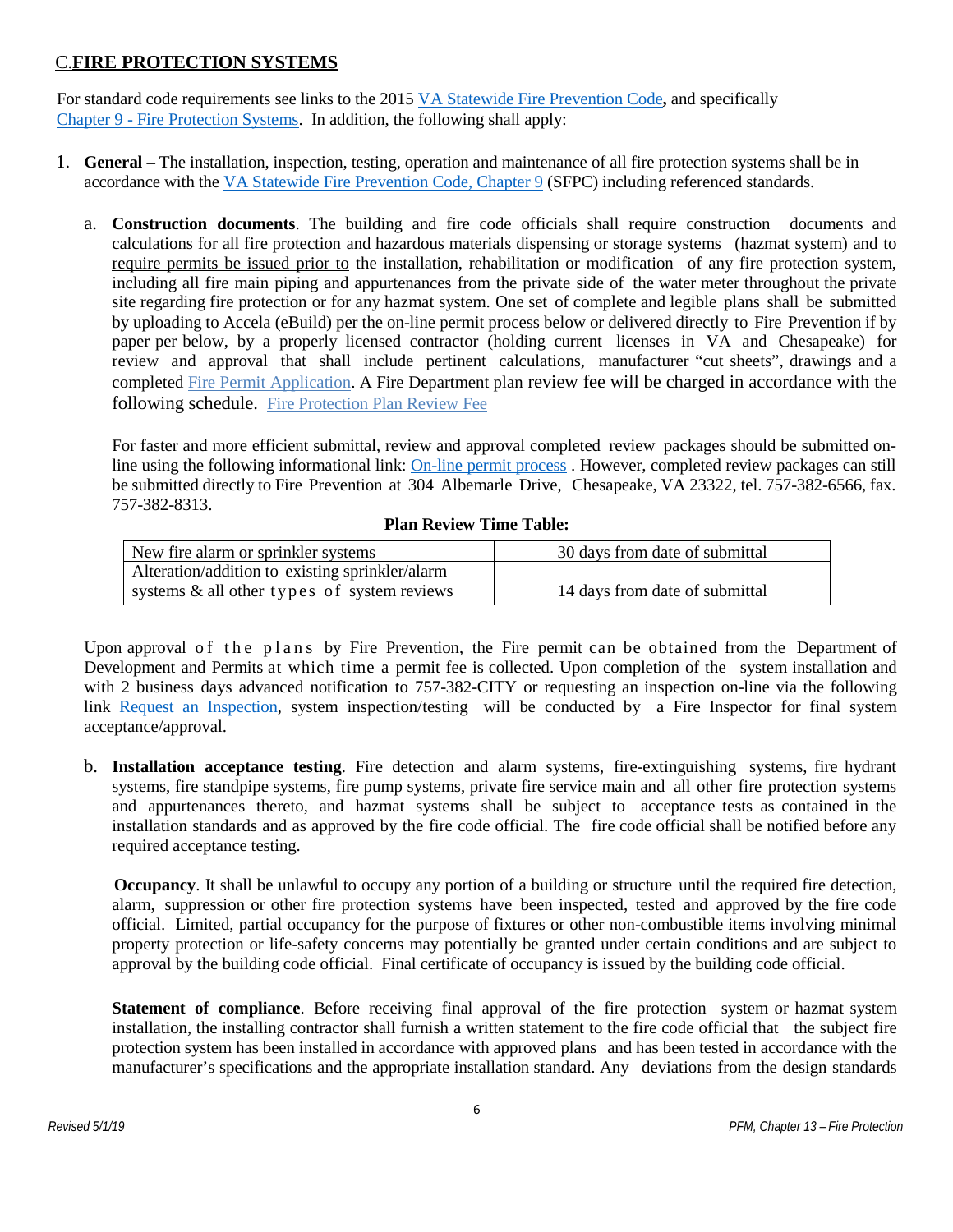shall be noted and copies of the approvals for such deviations shall be attached to the written statement. Before any acceptance test will be witnessed, approved or accepted by the fire code official the installing contractor must furnish all applicable test certificates as follows:

- **Sprinkler or Standpipe Systems** A "Contractors Material and Test Certificate for Underground Piping" as contained in NFPA 13 or NFPA 14, as applicable, is required before acceptance testing is conducted or approved for any fire-extinguishing and/or standpipe system. Sprinkler or Standpipe Systems - A "Contractors Material and Test Certificate for Underground or Aboveground Piping" as contained in NFPA 13, NFPA 24 or NFPA 14, as applicable, is required before acceptance testing is conducted or approved for any fire-suppression/extinguishing and/or standpipe system. The underground certificate must include all fire main piping from the private side of the water meter and include all fire main piping located on the premises.
- **Fire Alarm and Fire Detection Systems** "A Record of Completion" and "Certification of Owner/Operator Training in System Operation" as contained in NFPA 72 are required before acceptance testing is conducted or approved for any fire alarm or fire detection system.
- **Private fire hydrants -** Require a private contractor certification of functionality and compliance including a flow test in accordance with PFM [Appendix](http://www.cityofchesapeake.net/Asset14622.aspx) XVIII-C to verify minimum required gpm flow, and must be color coded (painted) in accordance with PFM [Appendix](http://www.cityofchesapeake.net/Asset14621.aspx) XVIII-B.

#### 2. **Automatic Sprinkler Systems**

- a. **Where required**. Where a sprinkler system is required or otherwise installed in accordance with the SFPC, including pertinent items related to standpipe systems, the following criteria shall also apply:
	- 1) Post indicator valve (PIV), fire department connection (FDC) and fire hydrant serving the FDC are all required and shall be located by Fire Dept. SOP for response standardization on the street side (front plane) of the structure, and must be located a minimum of 40 feet off the structure to be out of the potential collapse or hazard zone for emergency personnel safety – no wall mounts are permitted.

#### **Exceptions:**

a). Limited area systems with 20 or fewer sprinkler heads do not require these appurtenances provided hydraulic design calculations are met by available water supply and approved by the fire code official.

 b). When the 40 ft. distance required for the PIV is not feasible as determined by the Fire Code Official, the PIV may be permitted to be closer than 40 ft. to the structure at the discretion of the Fire Code Official when the PIV is both electronically supervised by the fire alarm system via a tamper switch and locked in the open position.

- 2) A fire hydrant shall be located within 50 feet of the FDC to augment sprinkler system supply by fire apparatus. A secondary fire hydrant shall also be required within 600 ft. of the furthest portion of the structure(s) as measured by the route fire apparatus must travel while laying fire hose for manual firefighting operations.
- 3) The intent of the PIV is to only control the direct water supply to the sprinkler system and not any downstream FDC's or fire hydrant(s). PIV to be locked in open position and be monitored for tamper in accordance with SFPC Section 903.4.
- 4) FDC shall not be controlled by a PIV or any other valves in accordance with NFPA 24 to allow direct augmentation of the sprinkler system by the fire department pumper. Likewise, a PIV shall not be placed upstream of any fire hydrant that if shut off would also shut off the water flow to fire hydrants necessary for manual firefighting operations including FDC supply. The FDC should contain a one way check valve to ensure flow only in the direction of the fire suppression or standpipe system, and should contain a drip valve to prevent freezing. Hose connection threads shall be protected by listed caps provided with a chain attaching the cap(s) to the FDC to prevent loss. See [PFM, Appendix 18-G](http://www.cityofchesapeake.net/Assets/documents/departments/development_permits/pfm/volumei/appendices/18-g-fire-department-connection-fdc.pdf) for FDC details specific to Chesapeake required to copy to site plan as well as **SFPC**, Chapter 9, Section 912 for further FDC requirements.
- 5) With respect to fire hydrants, driveways, buildings and landscaping, FDC's shall be located so that fire apparatus and hose connected to supply the system will not obstruct emergency access via the drive aisles or to buildings for passage or use by other fire apparatus. Therefore, the FDC and service fire hydrant shall be located on the same side of fire apparatus access road and such locations shall be approved by the fire code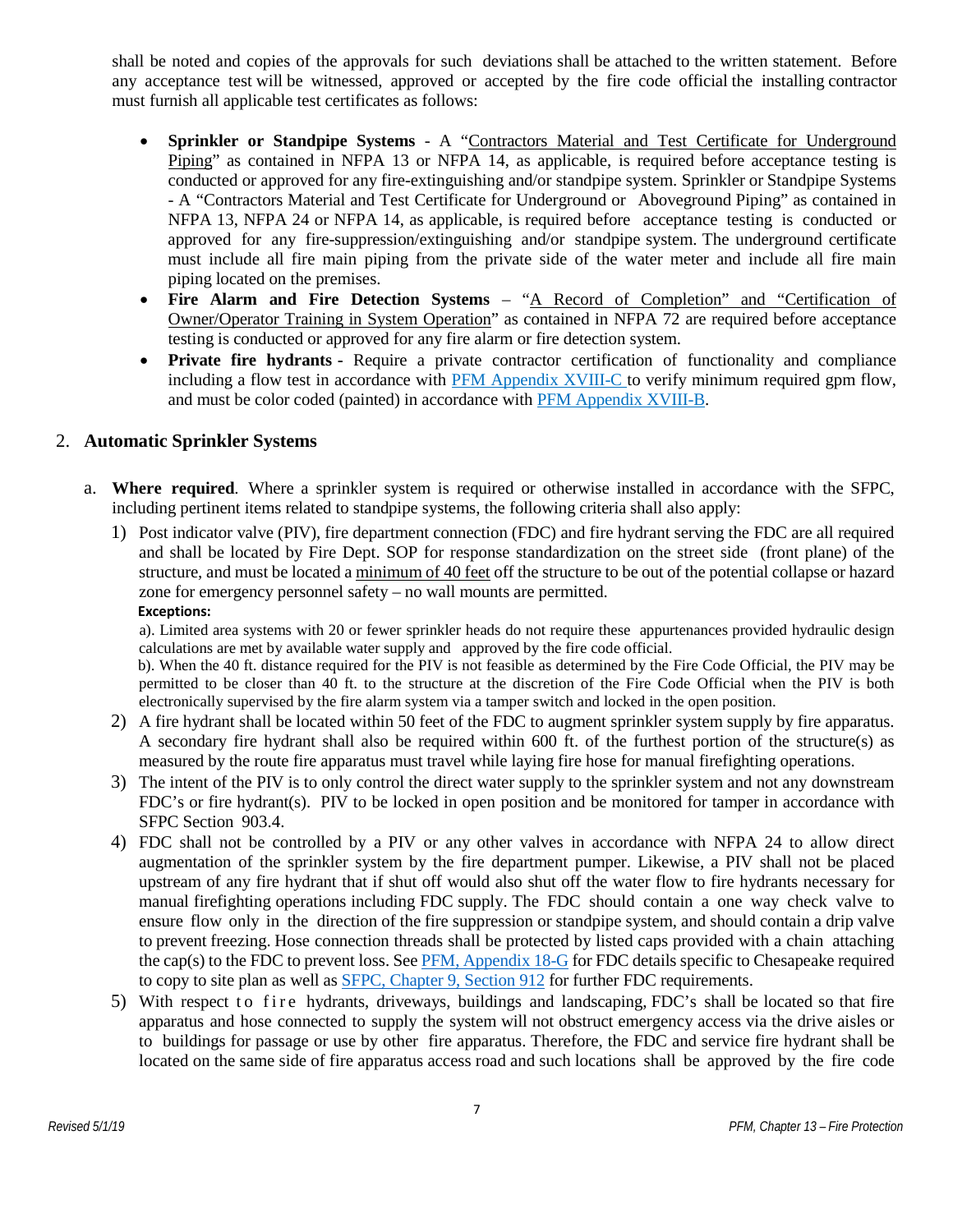official. Fire department connections shall face the proper direction towards the fire apparatus access road where apparatus must position to facilitate ease of hose connection, be fully visible and recognizable from the street or nearest point of fire department vehicle access or as otherwise approved by the fire code official. The centerline of the hose connection(s) shall not be less than 18 inches or more than 48 inches high measured from grade in accordance with NFPA 24.

- 6) Both the FDC and the fire hydrant required to augment the sprinkler system through the FDC shall not be located more than 50 feet from a fire apparatus access road.
- 7) The sprinkler system shall be monitored for tamper and flow and provide alarms in accordance with SFPC Section 903.4 (see section for exceptions).
- 8) Piping serving underground fire mains and appurtenances including FDC's shall be of proper size and type in accordance with NFPA 24 and 13.
- 9) Water demand calculations shall be provided to ensure the minimum water demand for fire protection can be met in accordance with PFM, Appendix 18-A and the SFPC.
- 10) To avoid any potential confusion by responding emergency personnel, proper signage is required to identify each FDC and PIV as to what system or structure is being supplied or sprinkler water supply is being controlled, as well as for any areas or rooms containing sprinkler system risers, fire pumps, fire alarms, or other pertinent fire protection equipment. (See [SFPC Sections 505, 509 and 912.5](https://codes.iccsafe.org/content/VFC2015SUP) for further details).
- b. **Standard Fire Protection Notes**. Where a fire main is installed to serve a sprinkler system and appurtenances to include private fire hydrants, FDC's and PIV's, the following standard fire protection notes must be copied and pasted to the site plan to ensure compliance during site construction and system installation which helps to ensure that standard requirements often missed are addressed during the field fire inspection to assist with a timely certificate of occupancy as well as future routine fire inspections.

#### **STANDARD FIRE PROTECTION NOTES:**

**1**. Approved signage is required for sprinkler room door in accordance with the VA Statewide Fire Prevention Code (SFPC) Section 509 and the Public Facilities Manual (PFM) to identify sprinkler equipment to emergency personnel.

**2**. The Fire Department Connection (FDC) riser (excluding connections) and the Post Indicator Valve (PIV) must both be painted red. Both the FDC and the PIV must have durable signs affixed per the SFPC, Section 912 and the PFM indicating the location being served, to assist emergency personnel. Private fire hydrants must be color coded and flow tested in accordance with PFM, Appendices 18 B & C.

**3**. A Fire Department approved lock box is required, in accordance with the Fire Code, Section 506 and the PFM, for emergency access to the sprinkler room and to the main building entrance in accordance with the PFM, to include access via any secured gates on the site which otherwise restrict emergency access to portions of the building. See Fire Department SOP 2.3.9 - Knox Box Security & Use.

**4**. An approved fire alarm system is required to monitor the sprinkler system flow and tamper valves in accordance with the Fire Code, Section 903.4 to include monitoring of the PIV and RPZ valves by a tamper switch via connection by fire alarm wire/conduit to the alarm system. The PIV must also be locked in the open position.

 **5**. See FDC detail on detail sheet for proper installation requirements in accordance with PFM, Appendix 18G.

**6**. Approval of this site plan does not constitute approval of required applicable "Fire Permits" for installation of fire protection systems, including private fire mains, private fire hydrants, fire department connections and post indicator valves, and/or hazardous materials storage or dispensing systems. The installing contractor must obtain applicable Fire Permit(s) prior to installation by submitting detailed drawings, calculations, manufacturer's "cut sheets", specifications and other pertinent information for review and approval necessary to obtain the appropriate "Fire Permit". **Note: Water meters must be set and approved for service by Public Utilities prior to final approval of any water related fire protection systems.** See links for further information:

[Land-Use & Construction Fire Fees](http://www.cityofchesapeake.net/Business-in-Chesapeake/Development--Land-Use-and-Construction/fees/fees-fire.htm) Fire Permit Application

#### **D. Hazardous Processes / Target Hazards**